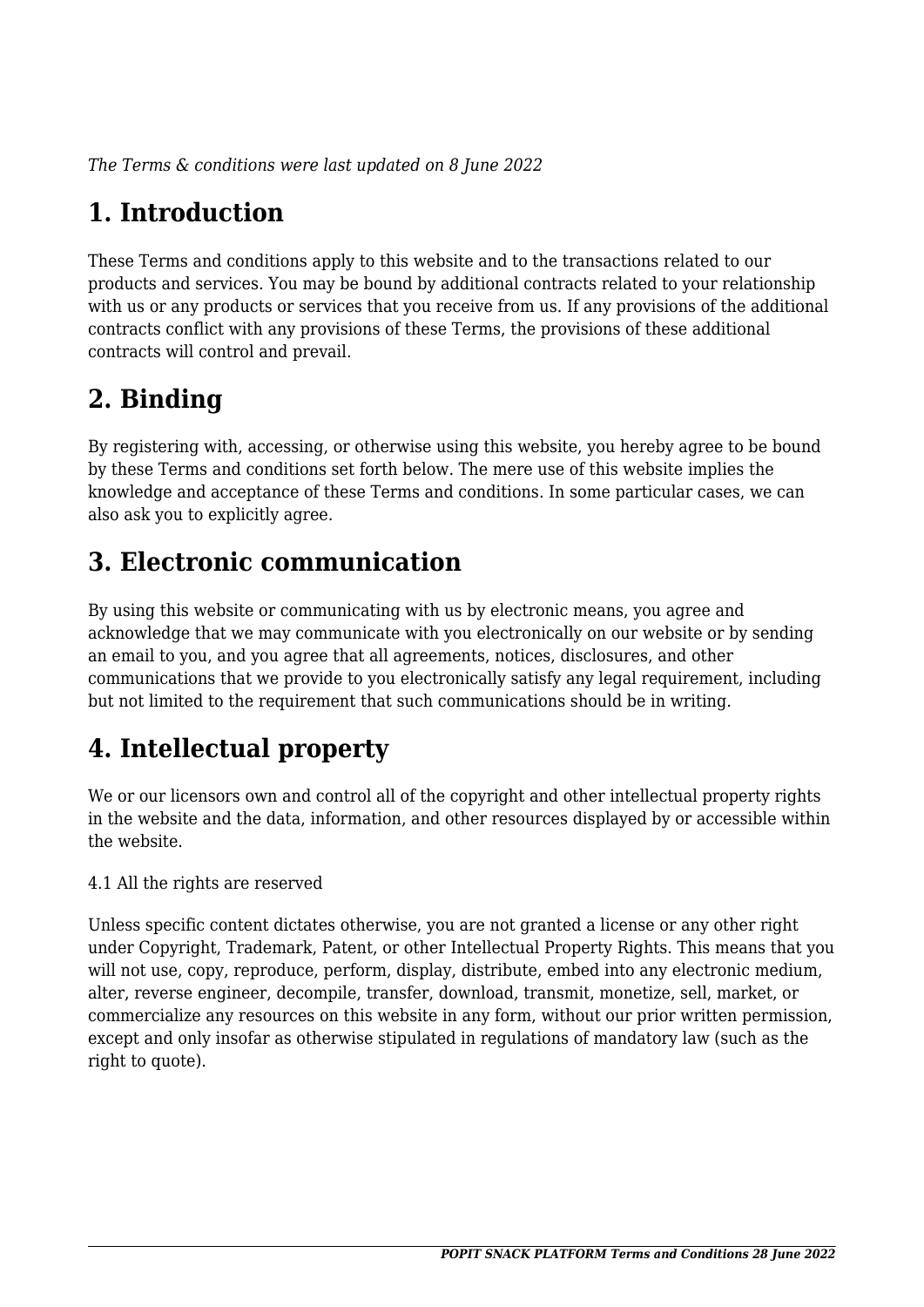### **5. Newsletter**

Notwithstanding the foregoing, you may forward our newsletter in the electronic form to others who may be interested in visiting our website.

# **6. Third-party property**

Our website may include hyperlinks or other references to other party's websites. We do not monitor or review the content of other party's websites which are linked to from this website. Products or services offered by other websites shall be subject to the applicable Terms and Conditions of those third parties. Opinions expressed or material appearing on those websites are not necessarily shared or endorsed by us.

We will not be responsible for any privacy practices or content of these sites. You bear all risks associated with the use of these websites and any related third-party services. We will not accept any responsibility for any loss or damage in whatever manner, however caused, resulting from your disclosure to third parties of personal information.

#### **7. Responsible use**

By visiting our website, you agree to use it only for the purposes intended and as permitted by these Terms, any additional contracts with us, and applicable laws, regulations, and generally accepted online practices and industry guidelines. You must not use our website or services to use, publish or distribute any material which consists of (or is linked to) malicious computer software; use data collected from our website for any direct marketing activity, or conduct any systematic or automated data collection activities on or in relation to our website.

Engaging in any activity that causes, or may cause, damage to the website or that interferes with the performance, availability, or accessibility of the website is strictly prohibited.

## **8. Registration**

You may register for an account with our website. During this process, you may be required to choose a password. You are responsible for maintaining the confidentiality of passwords and account information and agree not to share your passwords, account information, or secured access to our website or services with any other person. You must not allow any other person to use your account to access the website because you are responsible for all activities that occur through the use of your passwords or accounts. You must notify us immediately if you become aware of any disclosure of your password.

After account termination, you will not attempt to register a new account without our permission.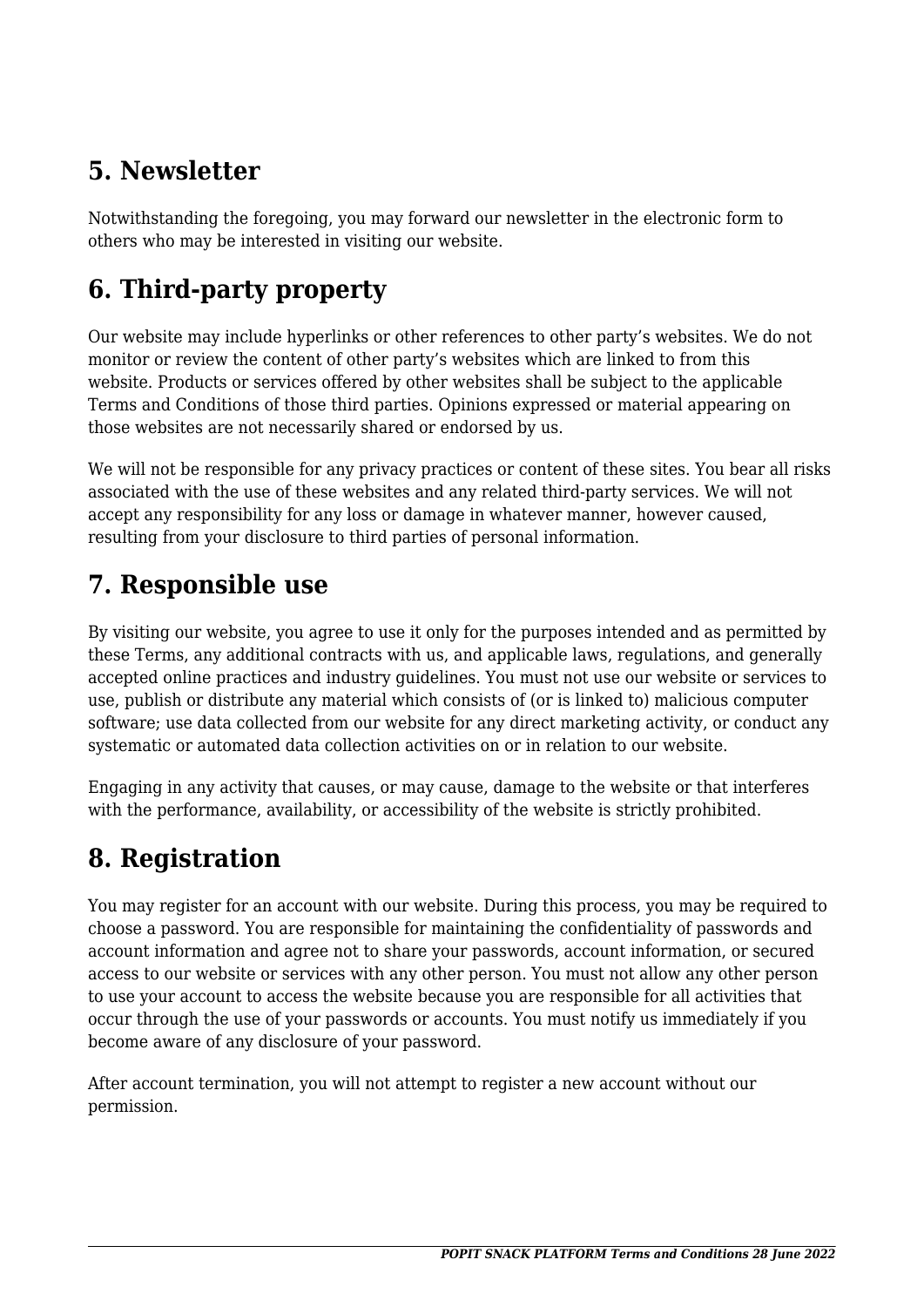# **9. Refund and Return policy**

#### 9.1 Right of withdrawal

You have the right to withdraw from this contract within 14 days without giving any reason.

The withdrawal period will expire after 14 days from the day on which you acquire, or a thirdparty other than the carrier and indicated by you acquires, physical possession of the goods.

To exercise the right of withdrawal, you must inform us of your decision to withdraw from this contract by an unequivocal statement (for example a letter sent by post, fax, or email). Our contact details can be found below. You may use the attached model [withdrawal form](https://popitsnack.com/wp-content/uploads/complianz/withdrawal-forms/withdrawal-form-en.pdf), but it is not obligatory.

If you use this option, we will communicate to you an acknowledgement of receipt of such a withdrawal on a durable medium (for example by email) without delay.

To meet the withdrawal deadline, it is sufficient for you to send your communication concerning your exercise of the right of withdrawal before the withdrawal period has expired.

#### 9.2 Effects of withdrawal

If you withdraw from this contract, we shall reimburse you all payments received from you, including the costs of delivery (with the exception of the supplementary costs resulting from your choice of a type of delivery other than the least expensive type of standard delivery offered by us), without undue delay and in any event not later than 14 days from the day on which we are informed about your decision to withdraw from this contract. We will carry out such reimbursement using the same means of payment as you used for the initial transaction unless you have expressly agreed otherwise; in any event, you will not incur any fees as a result of such reimbursement.

We will collect the goods.

You will have to bear the direct cost of returning the goods.

You are only liable for any diminished value of the goods resulting from the handling other than what is necessary to establish the nature, characteristics, and functioning of the goods.

Please note that there are some legal exceptions to the right to withdraw, and some items can therefore not be returned or exchanged. We will let you know if this applies in your particular case.

#### **10. Content posted by you**

We may provide various open communication tools on our website, such as blog comments, blog posts, forums, message boards, ratings and reviews, and various social media services. It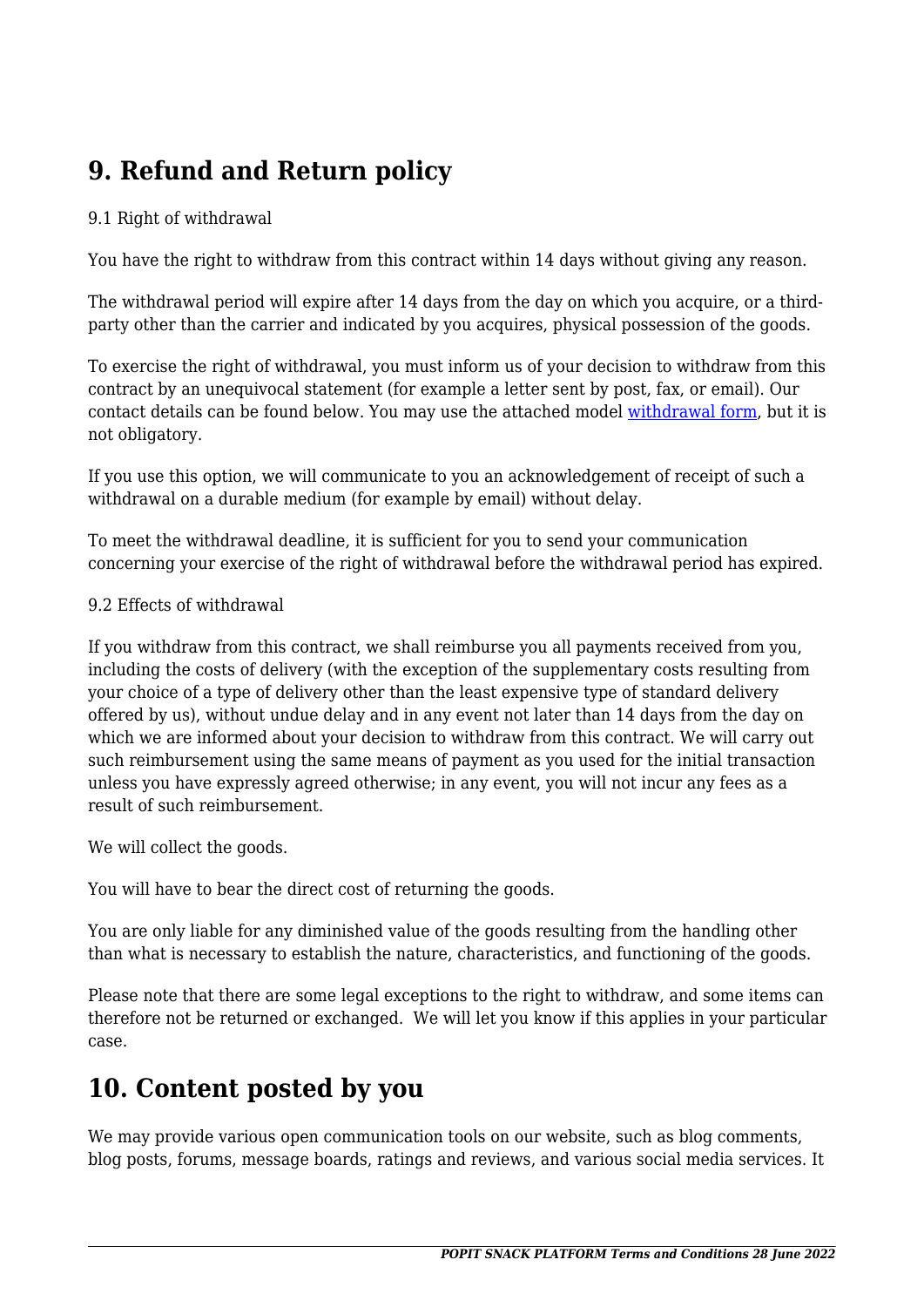might not be feasible for us to screen or monitor all content that you or others may share or submit on or through our website. However, we reserve the right to review the content and to monitor all use of and activity on our website, and remove or reject any content in our sole discretion. By posting information or otherwise using any open communication tools as mentioned, you agree that your content will comply with these Terms and Conditions and must not be illegal or unlawful or infringe any person's legal rights.

# **11. Idea submission**

Do not submit any ideas, inventions, works of authorship, or other information that can be considered your own intellectual property that you would like to present to us unless we have first signed an agreement regarding the intellectual property or a non-disclosure agreement. If you disclose it to us absent such written agreement, you grant to us a worldwide, irrevocable, non-exclusive, royalty-free license to use, reproduce, store, adapt, publish, translate and distribute your content in any existing or future media.

### **12. Termination of use**

We may, in our sole discretion, at any time modify or discontinue access to, temporarily or permanently, the website or any Service thereon. You agree that we will not be liable to you or any third party for any such modification, suspension or discontinuance of your access to, or use of, the website or any content that you may have shared on the website. You will not be entitled to any compensation or other payment, even if certain features, settings, and/or any Content you have contributed or have come to rely on, are permanently lost. You must not circumvent or bypass, or attempt to circumvent or bypass, any access restriction measures on our website.

## **13. Warranties and liability**

Nothing in this section will limit or exclude any warranty implied by law that it would be unlawful to limit or to exclude. This website and all content on the website are provided on an "as is" and "as available" basis and may include inaccuracies or typographical errors. We expressly disclaim all warranties of any kind, whether express or implied, as to the availability, accuracy, or completeness of the Content. We make no warranty that:

- this website or our products or services will meet your requirements;
- this website will be available on an uninterrupted, timely, secure, or error-free basis;
- the quality of any product or service purchased or obtained by you through this website will meet your expectations.

The following provisions of this section will apply to the maximum extent permitted by applicable law and will not limit or exclude our liability in respect of any matter which it would be unlawful or illegal for us to limit or to exclude our liability. In no event will we be liable for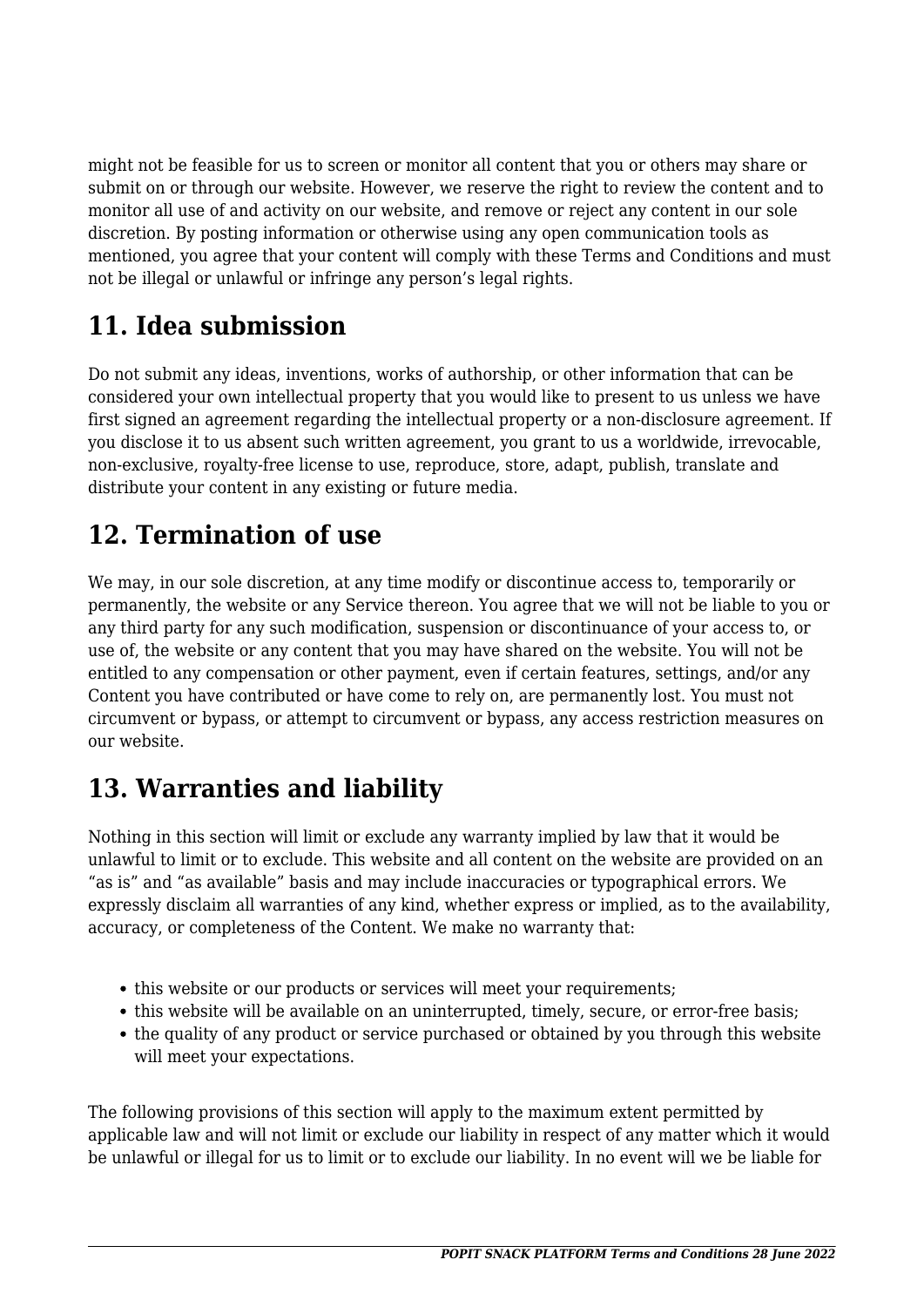any direct or indirect damages (including any damages for loss of profits or revenue, loss or corruption of data, software or database, or loss of or harm to property or data) incurred by you or any third party, arising from your access to, or use of, our website.

Except to the extent any additional contract expressly states otherwise, our maximum liability to you for all damages arising out of or related to the website or any products and services marketed or sold through the website, regardless of the form of legal action that imposes liability (whether in contract, equity, negligence, intended conduct, tort or otherwise) will be limited to 10 USD. Such limit will apply in the aggregate to all of your claims, actions and causes of action of every kind and nature.

## **14. Privacy**

To access our website and/or services, you may be required to provide certain information about yourself as part of the registration process. You agree that any information you provide will always be accurate, correct, and up to date.

We take your personal data seriously and are committed to protecting your privacy. We will not use your email address for unsolicited mail. Any emails sent by us to you will only be in connection with the provision of agreed products or services.

We have developed a policy to address any privacy concerns you may have. For more information, please see our [Privacy Statement](https://popitsnack.com/privacy-center/privacy-policy/?cmplz_region_redirect=true) and our [Cookie Policy](https://popitsnack.com/privacy-center/cookie-policy/?cmplz_region_redirect=true).

# **15. Accessibility**

We are committed to making the content we provide accessible to individuals with disabilities. If you have a disability and are unable to access any portion of our website due to your disability, we ask you to give us a notice including a detailed description of the issue you encountered. If the issue is readily identifiable and resolvable in accordance with industrystandard information technology tools and techniques we will promptly resolve it.

# **16. Export restrictions / Legal compliance**

Access to the website from territories or countries where the Content or purchase of the products or Services sold on the website is illegal is prohibited. You may not use this website in violation of export laws and regulations of Indonesia.

# **17. Affiliate marketing**

Through this Website we may engage in affiliate marketing whereby we receive a percentage of or a commission on the sale of services or products on or through this website. We may also accept sponsorships or other forms of advertising compensation from businesses. This disclosure is intended to comply with legal requirements on marketing and advertising which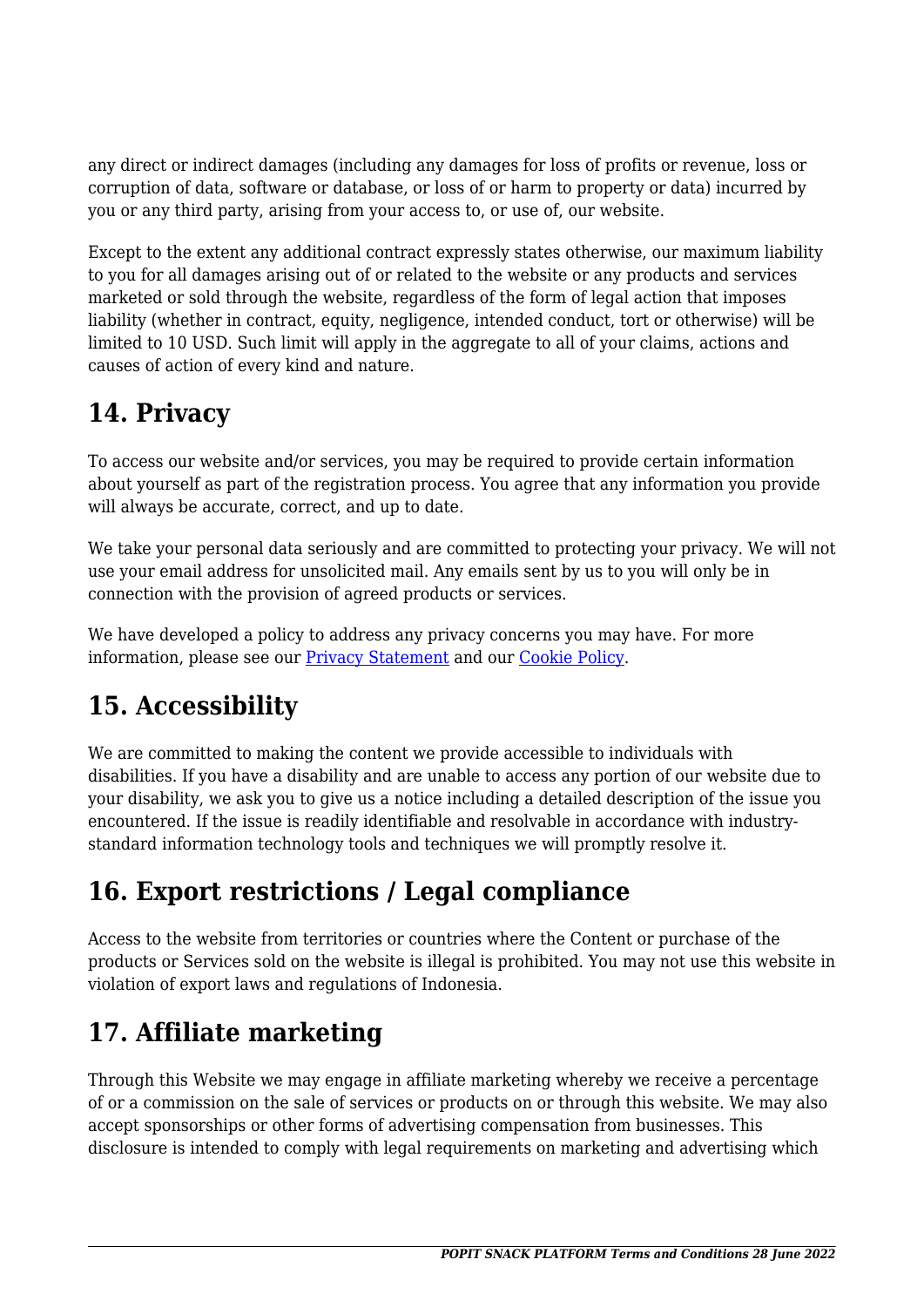may apply, such as the US Federal Trade Commission Rules.

# **18. Assignment**

You may not assign, transfer or sub-contract any of your rights and/or obligations under these Terms and conditions, in whole or in part, to any third party without our prior written consent. Any purported assignment in violation of this Section will be null and void.

## **19. Breaches of these Terms and conditions**

Without prejudice to our other rights under these Terms and Conditions, if you breach these Terms and Conditions in any way, we may take such action as we deem appropriate to deal with the breach, including temporarily or permanently suspending your access to the website, contacting your internet service provider to request that they block your access to the website, and/or commence legal action against you.

## **20. Force majeure**

Except for obligations to pay money hereunder, no delay, failure or omission by either party to carry out or observe any of its obligations hereunder will be deemed to be a breach of these Terms and conditions if and for as long as such delay, failure or omission arises from any cause beyond the reasonable control of that party.

# **21. Indemnification**

You agree to indemnify, defend and hold us harmless, from and against any and all claims, liabilities, damages, losses and expenses, relating to your violation of these Terms and conditions, and applicable laws, including intellectual property rights and privacy rights. You will promptly reimburse us for our damages, losses, costs and expenses relating to or arising out of such claims.

#### **22. Waiver**

Failure to enforce any of the provisions set out in these Terms and Conditions and any Agreement, or failure to exercise any option to terminate, shall not be construed as waiver of such provisions and shall not affect the validity of these Terms and Conditions or of any Agreement or any part thereof, or the right thereafter to enforce each and every provision.

#### **23. Language**

These Terms and Conditions will be interpreted and construed exclusively in English and Indonesian. All notices and correspondence will be written exclusively in that language.